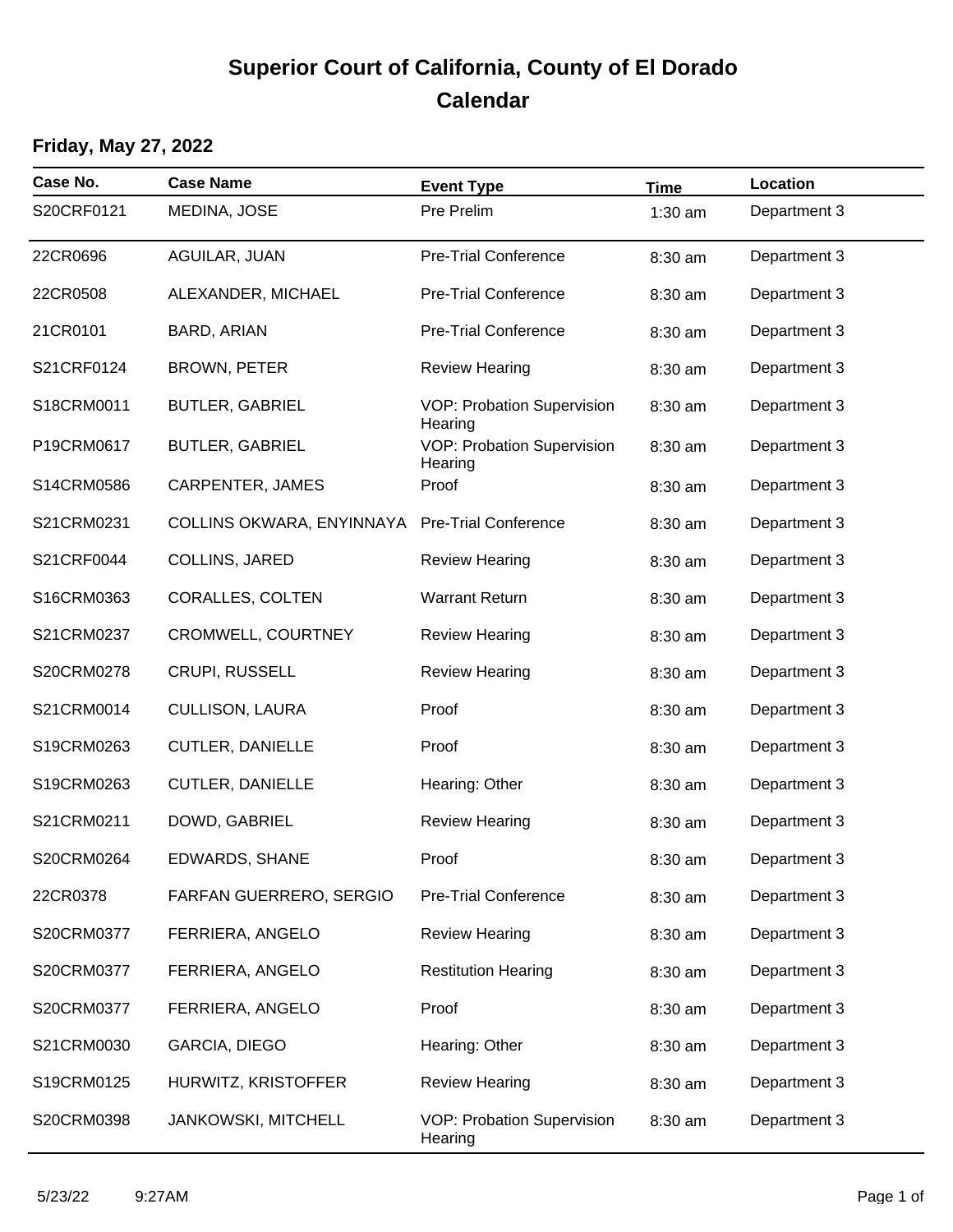## **Superior Court of California, County of El Dorado Calendar**

#### **Friday, May 27, 2022**

| Case No.   | <b>Case Name</b>                     | <b>Event Type</b>           | <b>Time</b> | Location     |
|------------|--------------------------------------|-----------------------------|-------------|--------------|
| S20CRM0398 | <b>JANKOWSKI, MITCHELL</b>           | <b>Review Hearing</b>       | 8:30 am     | Department 3 |
| S20CRM0180 | JARRETT, SUZANNE                     | <b>Restitution Hearing</b>  | 8:30 am     | Department 3 |
| S19CRM0275 | JOHNSTON, MADALYN                    | Hearing: Other              | 8:30 am     | Department 3 |
| S21CRM0283 | JONES, MICHAEL                       | <b>Diversion Hearing</b>    | 8:30 am     | Department 3 |
| 21CR0132   | JUAREZ, SKY                          | <b>Review Hearing</b>       | 8:30 am     | Department 3 |
| 22CR0787   | KALATA, COREY                        | <b>Pre-Trial Conference</b> | 8:30 am     | Department 3 |
| S99CRF0239 | KELLEHER, MICHAEL                    | <b>Modification Hearing</b> | 8:30 am     | Department 3 |
| S17CRM0226 | LEWIS, SYLVIA                        | VOP: Arraignment            | 8:30 am     | Department 3 |
| S17CRM0226 | LEWIS, SYLVIA                        | <b>Review Hearing</b>       | 8:30 am     | Department 3 |
| S08CRM1390 | LUKACH, GWEN                         | Proof                       | 8:30 am     | Department 3 |
| S20CRF0121 | MEDINA, JOSE                         | Hearing: Other              | 8:30 am     | Department 3 |
| S20CRM0347 | MENENDEZ STANZIOLA,<br><b>CARLOS</b> | <b>Review Hearing</b>       | 8:30 am     | Department 3 |
| 22CR0874   | Miser, Ronny                         | Arraignment                 | 8:30 am     | Department 3 |
| S21CRF0071 | MUSA, DOMINICK                       | <b>Review Hearing</b>       | 8:30 am     | Department 3 |
| 22CR0095   | NEWALU, JOANNE                       | <b>Pre-Trial Conference</b> | 8:30 am     | Department 3 |
| S16CRM0335 | NICKELL, WILLIAM                     | <b>Review Hearing</b>       | 8:30 am     | Department 3 |
| S13CRF0019 | OLAZABA, ROBERTO                     | Dismissal                   | 8:30 am     | Department 3 |
| S08CRF0142 | OLAZABA, ROBERTO                     | <b>Motion Hearing</b>       | 8:30 am     | Department 3 |
| S09CRF0188 | OLAZABA, ROBERTO                     | <b>Motion Hearing</b>       | 8:30 am     | Department 3 |
| S20CRF0066 | QUINTERO, DAVID                      | <b>Review Hearing</b>       | 8:30 am     | Department 3 |
| 22CR0760   | RAMIEREZ, CHRISTOPHER                | <b>Pre-Trial Conference</b> | 8:30 am     | Department 3 |
| S20CRM0299 | REYES, SILVIA                        | <b>Review Hearing</b>       | 8:30 am     | Department 3 |
| S14CRM0258 | RUBEL, RICHARD                       | <b>Motion Hearing</b>       | 8:30 am     | Department 3 |
| 22CR0709   | SERENIO, JOHN                        | Competency Hearing: PC1368  | 8:30 am     | Department 3 |
| 22CR0112   | SHEEGOG, LYDEL                       | Arraignment: Warrant        | 8:30 am     | Department 3 |